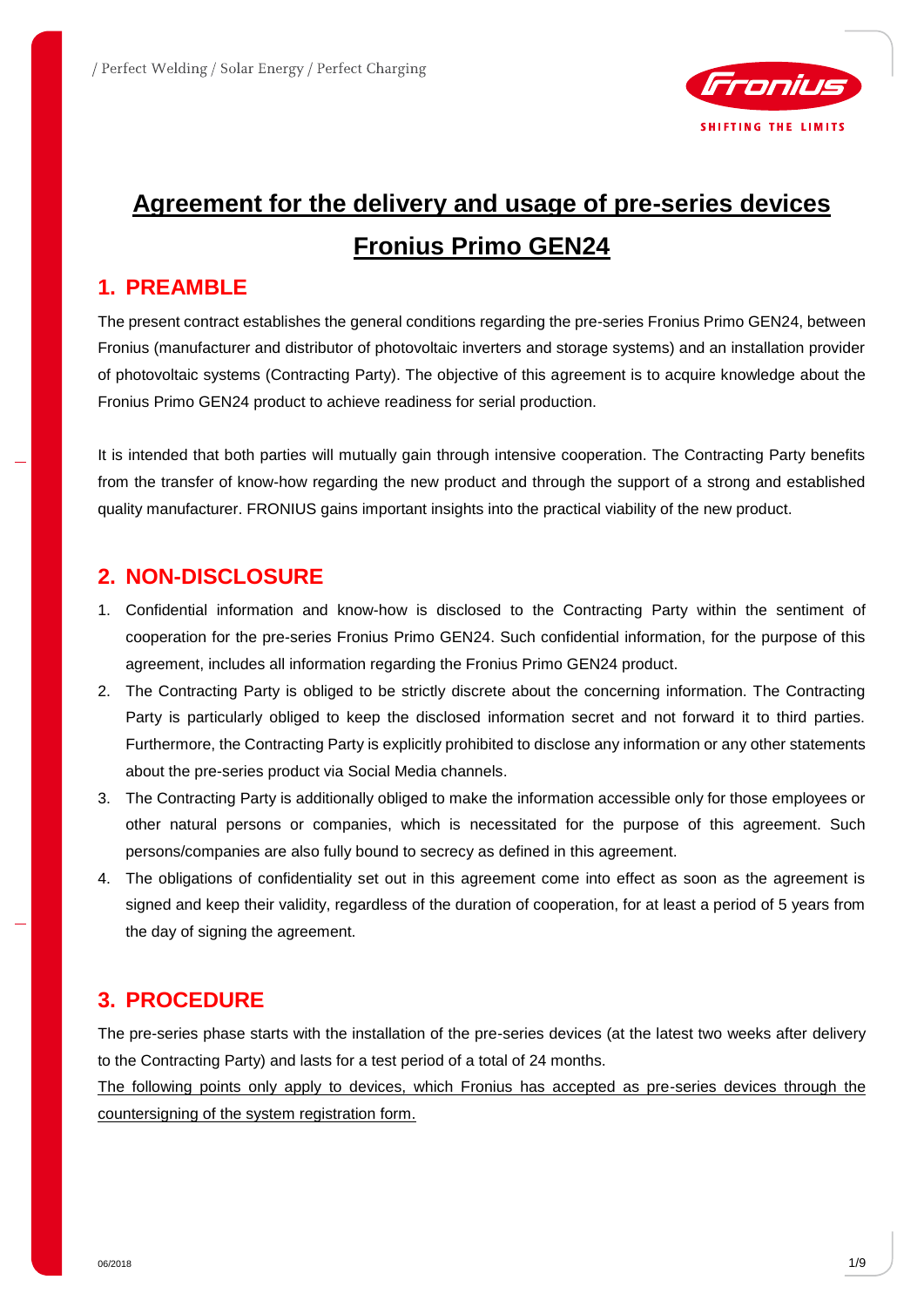

### **4. CONDITIONS - RIGHTS - OBLIGATIONS**

The Contracting Party informs the end customer in full that the product is a pre-series product and about the conditions as a consequence thereof.

#### **a) Selection**

- 1. The Contracting Party shall submit the completed Registration form **(see Appendix 1: System Registration Form)**, the signed pre-series contract and the pre-series agreement signed by the end customer **(see Appendix 2: Pre-series Agreement System Operator/End Customer)** to Fronius.
- 2. Fronius decides at its own discretion, if the submitted system corresponds with the requirements for a preseries device. The pre-series contract comes into effect as soon as Fronius countersigns it.

#### **b) Installation and data connection of the pre-series system**

- 1. The Contracting Party is obliged to install the inverter in accordance with Fronius standards and the commissioning instructions, within two weeks of delivery of the devices.
- 2. The operation of the pre-series device is not possible without data communication. The Contracting Party is obliged to immediately set up the corresponding data communication of the pre-series device through Fronius Solar.web and take all other necessary steps to ensure it is operational. Fronius does not pay any reimbursement for data communication! The Contracting Party is obliged to guarantee an Internet connection of the inverter for the duration of 24 months which is free-of-charge for Fronius.
- 3. During the pre-series phase the pre-series devices are monitored intensively by Fronius. Fronius guarantees the data communication through DATCOM components for the duration of 24 months.
- 4. The Contracting Party is obliged to fully inform Fronius by means of the submitted questionnaire (including pictures of the system and the installed inverter) about his experiences with the installation and the operation of the devices three weeks after installation at the latest. The Contracting Party agrees that Fronius reserves the right to use any of the information and picture material provided, unreservedly and free of charge, for advertising purposes and for measures of communication.

#### **c) Pre-series phase**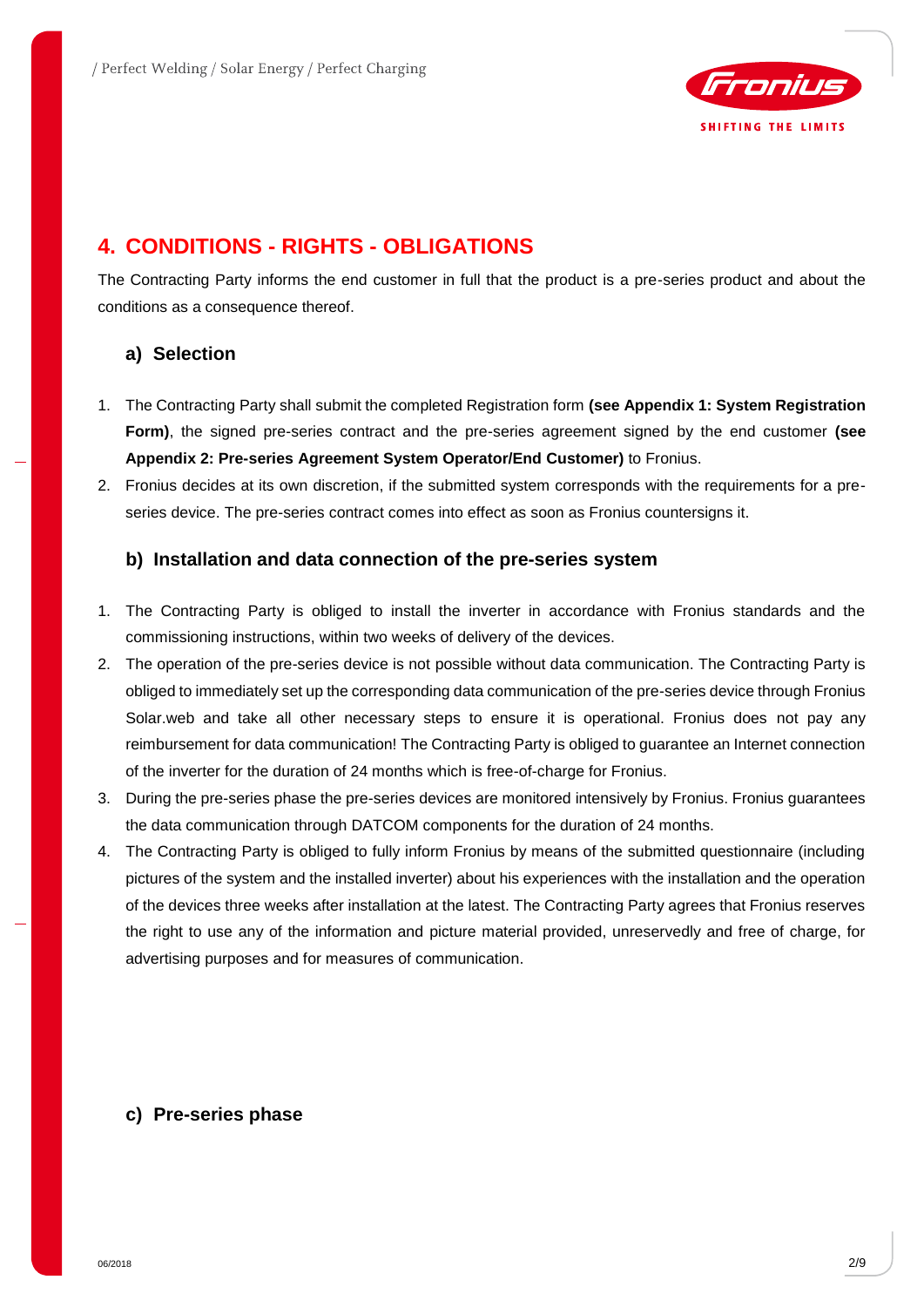

- 1. Fronius is entitled to install software and hardware updates as well as additional components, in order to optimize and test the functions of the device during the pre-series phase at any time. If Fronius releases a new software update, it must be implemented immediately (within two weeks).
- 2. In order to master technical challenges proactively, Fronius staff are granted access by appointment to the PV system during the pre-series phase, within one week of the request being made.
- 3. Fronius reserves the right to intervene in the operating control of the pre-series inverters at any given time. This may lead temporarily to a decrease in yields. Apart from this, there may be deviations regarding the feed-in operation or a limited scope of function. Fronius is not liable to pay compensation or reimbursement in such events.
- 4. Fronius reserves the right to replace pre-series devices without defect at any given time. In such an event, the customer shall receive a replacement device.
- 5. Fronius is entitled to make modifications in regards to software and hardware of the pre-series device. Therefore, it is possible that the pre-series device is not equipped with all series product functions.
- 6. Fronius reserves the right to initiate the dismantling or disassembly of the pre-series system, if essential criteria for a later market entry of the system and its components is not ensured anymore. In this case the Contracting Party receives the amount paid to Fronius for the pre-series components refunded. Reimbursement of installation and disassembly costs can exclusively take place after presenting the bill of the commissioned electrical installation company. However, the disassembly of possible structural changes cannot be compensated for. Fronius is after the already implemented disassembly not obliged to make an appropriate substitute product available, in order to ensure the further operation of the plant.

### **5. WARRANTY, GUARANTEE**

Fronius guarantees to provide the owner of the pre-series products a replacement device free of charge, in the event of a defect of the inverter for five years. The replacement device will also be a pre-series device. The initial warranty time, as well as the duration of the pre-series phase, will not be prolonged due to the exchange of the device. The Fronius Warranty Terms for series products are explicitly excluded.

### **6. LIABILITY**

- 1. If the Contracting Party proves gross negligence on the part of Fronius, Fronius is liable within the context of the prevailing General Terms of Payment and Delivery.
- 2. A liability on consequential damages (especially for a decrease of yields, loss of turnover, etc.) is excluded. In particular, Fronius does not accept any liability for the performance specifications of the inverter.

### **7. SAFETY REGULATIONS**

The Contracting Party undertakes to observe the FRONIUS safety regulations (the safety regulations can be found in the commissioning instructions enclosed in the delivery) as well as the guidelines, norms and other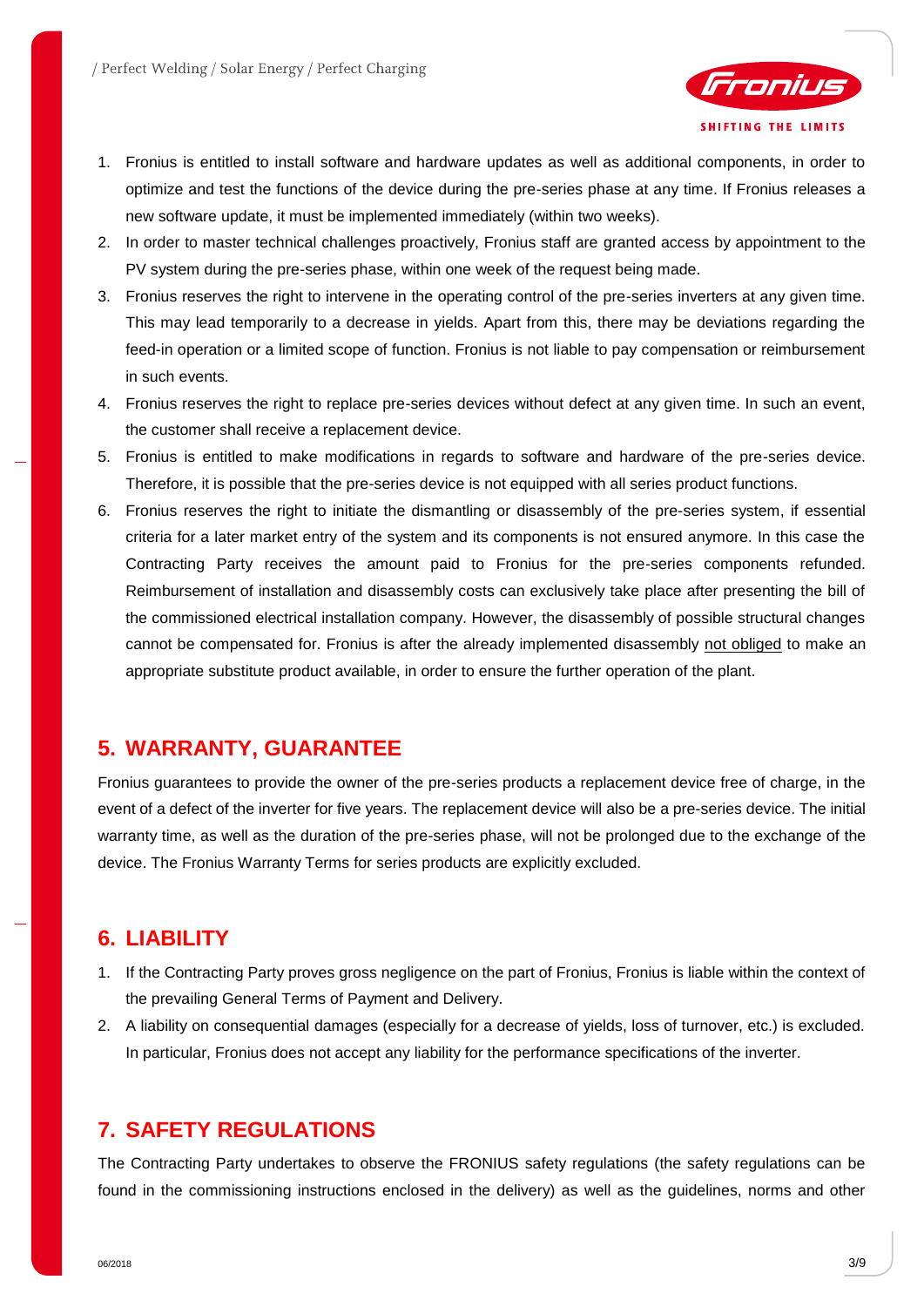

regulations regarding the operation of photovoltaic systems applicable in the respective country. The Contracting Party is fully liable for damages and costs, which are incurred due to non-observation of these regulations.

### **8. CHOICE OF LAW AND PLACE OF JURISDICTION**

- 1. For the present contract, Victorian law shall apply to the exclusion of the choice of law rules.
- 2. The place of jurisdiction shall be the respective competent court in Victoria.
- **3.** Apart from this, the General Terms of Payment and Delivery of Fronius Australia Pty Ltd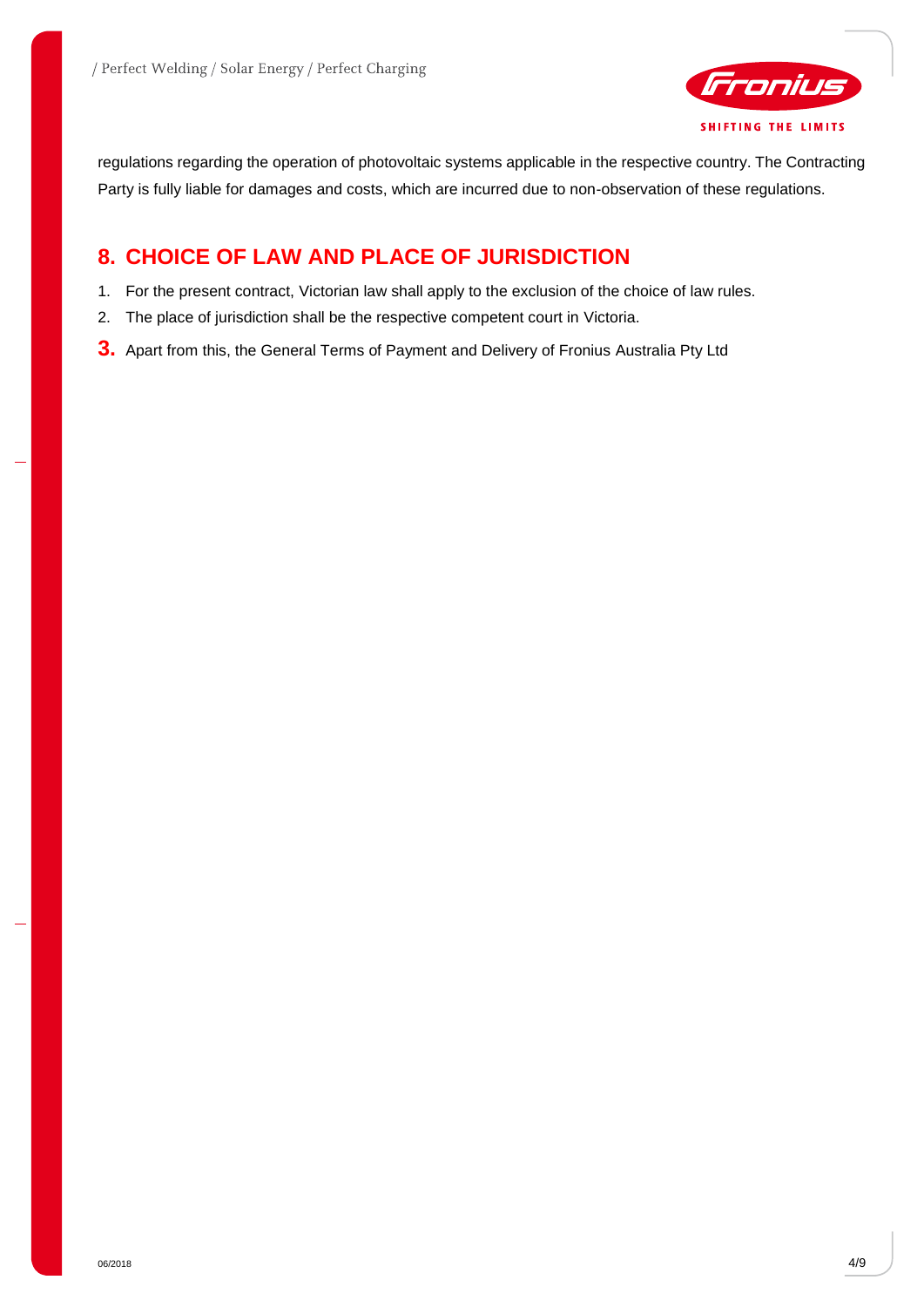

### **9. APPENDICES**

Appendix 1: System Registration Form Appendix 2: Pre-Series Agreement System Operator

Stamp & signature Name of the authorized representative person in block letters

Place, date, signature of the installer

**Please send the signed documents by post until July 20th, 2018 to Fronius International GmbH, attn. Sabine Stockinger, Froniusplatz 1, 4600 Wels**

\_\_\_\_\_\_\_\_\_\_\_\_\_\_\_\_\_\_\_\_\_\_\_\_\_\_\_\_\_\_\_\_\_\_\_\_\_\_\_\_\_\_\_\_\_\_\_\_\_\_\_\_\_\_\_\_\_\_\_\_\_\_\_\_\_\_\_\_\_\_\_\_\_\_\_\_\_\_\_\_\_\_\_\_

\_\_\_\_\_\_\_\_\_\_\_\_\_\_\_\_\_\_\_\_\_\_\_\_\_\_\_\_\_\_\_\_\_\_\_\_\_\_\_\_\_\_\_\_\_\_\_\_\_\_\_\_\_\_\_\_\_\_\_\_\_\_\_\_\_\_\_\_\_\_\_\_\_\_\_\_\_\_\_\_\_\_\_\_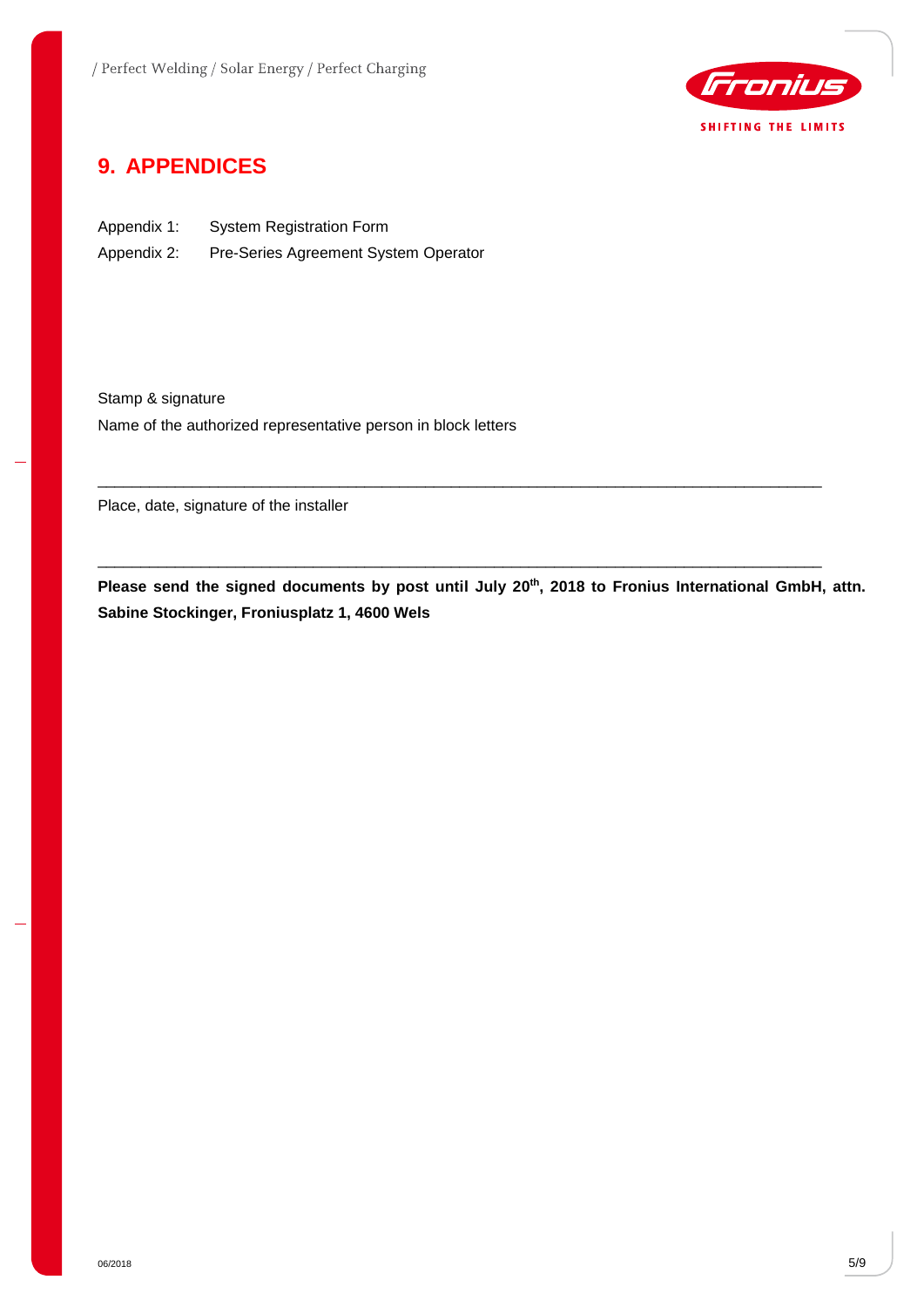

# **Appendix 1: System Registration Form**

**Deadline: July 20th, 2018**

**Yes,** I am interested in participating in the pre-series phase of the Fronius Primo GEN24. For each pre-series device, a system registration form has to be filled out and returned!

#### **Specialized technician / Installer**

| <b>Name</b>    |  |
|----------------|--|
| <b>Address</b> |  |
| Phone          |  |
| E-mail         |  |

#### **System operator / End customer**

| <b>Name</b>    |  |
|----------------|--|
| <b>Address</b> |  |
| Phone          |  |
| E-mail         |  |

#### **Power supply company**

| <b>Grid operator</b>   |  |
|------------------------|--|
| <b>Energy provider</b> |  |

#### **System data**

| General data                                                                                             |                                                                     |
|----------------------------------------------------------------------------------------------------------|---------------------------------------------------------------------|
| Type of installation                                                                                     | $\Box$ New installation<br>$\Box$ Existing installation             |
| Will any other PV system (or other energy source) be<br>integrated into the own consumption regulations? | $\Box$ Yes, PV system<br>$\Box$ Yes, other energy<br>□ No<br>source |
| Data on additional system                                                                                |                                                                     |
| Installation site of hybrid inverter<br>(indoor, outdoor, warm, cool, )                                  |                                                                     |
| Installation site of storage<br>(basement, garage, warm, cool, )                                         |                                                                     |
| Distance (cable run)<br>hybrid inverter - battery                                                        |                                                                     |
| Distance (cable run)<br>hybrid inverter - Fronius Smart Meter                                            |                                                                     |
| Type of PV system at hybrid inverter<br>(roof, field, tracker, east/west, )                              |                                                                     |
| Energy Consumption (kWh/a)                                                                               |                                                                     |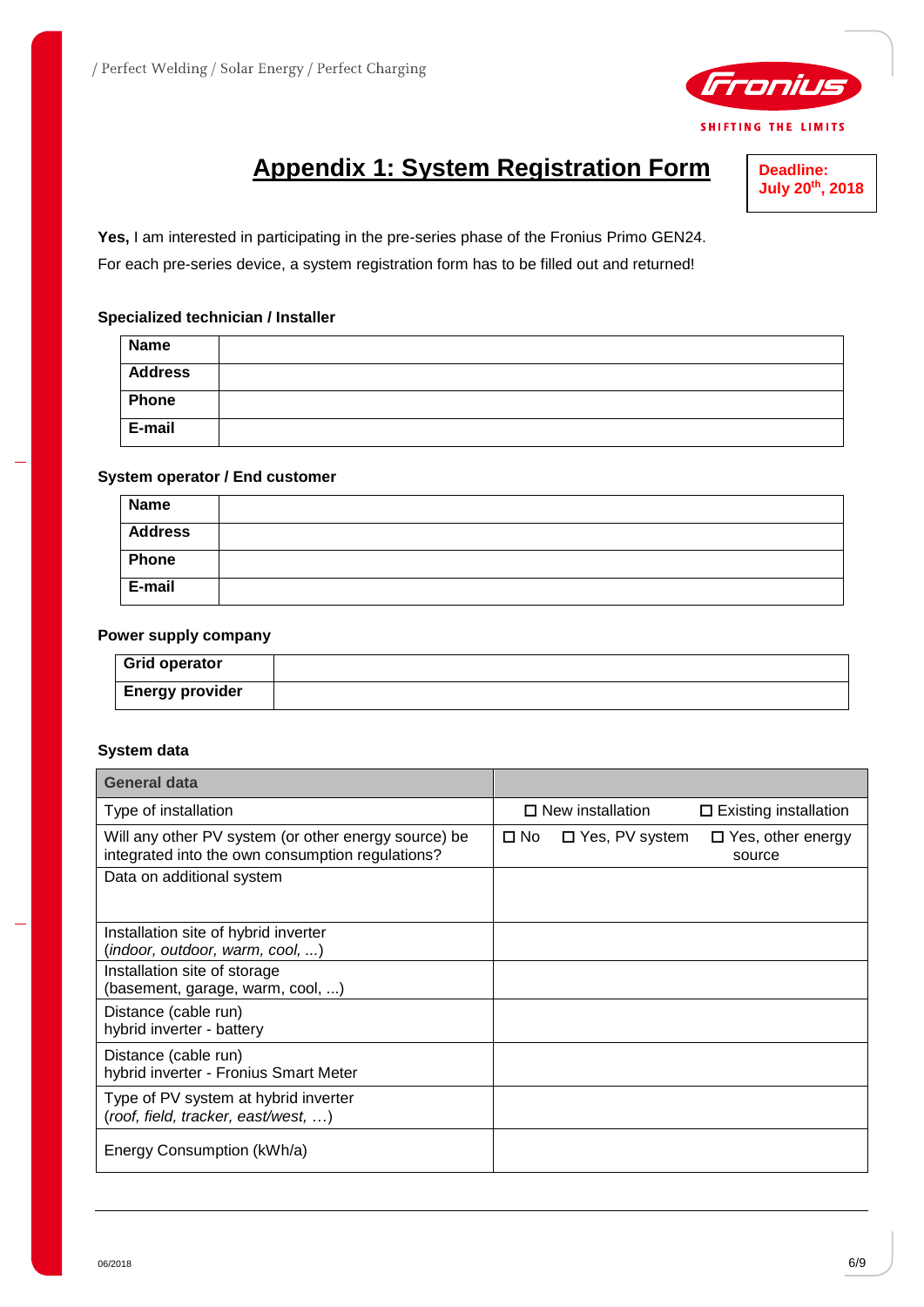

| <b>System monitoring</b>                                                |                |            |
|-------------------------------------------------------------------------|----------------|------------|
| How will the connection to the Internet be established?                 | $\square$ WLAN | $\Box$ LAN |
| Can the local network be given access from the outside<br>(open ports)? | $\Box$ Yes     | □ No       |
|                                                                         |                |            |
| <b>PV Generator</b>                                                     |                |            |
| Module manufacturer                                                     |                |            |
| Module name<br>(do not forget the module data sheet!)                   |                |            |
| Number of strings / modules (e.g. 2 x 12)                               |                |            |
| Orientation in $[°]$ $\rightarrow$ 0=90° S=180° W=270°                  |                |            |
| Downtilt in $[°]$                                                       |                |            |

Place, date, signature of the installer

This field is filled in by Fronius

Countersignature by Fronius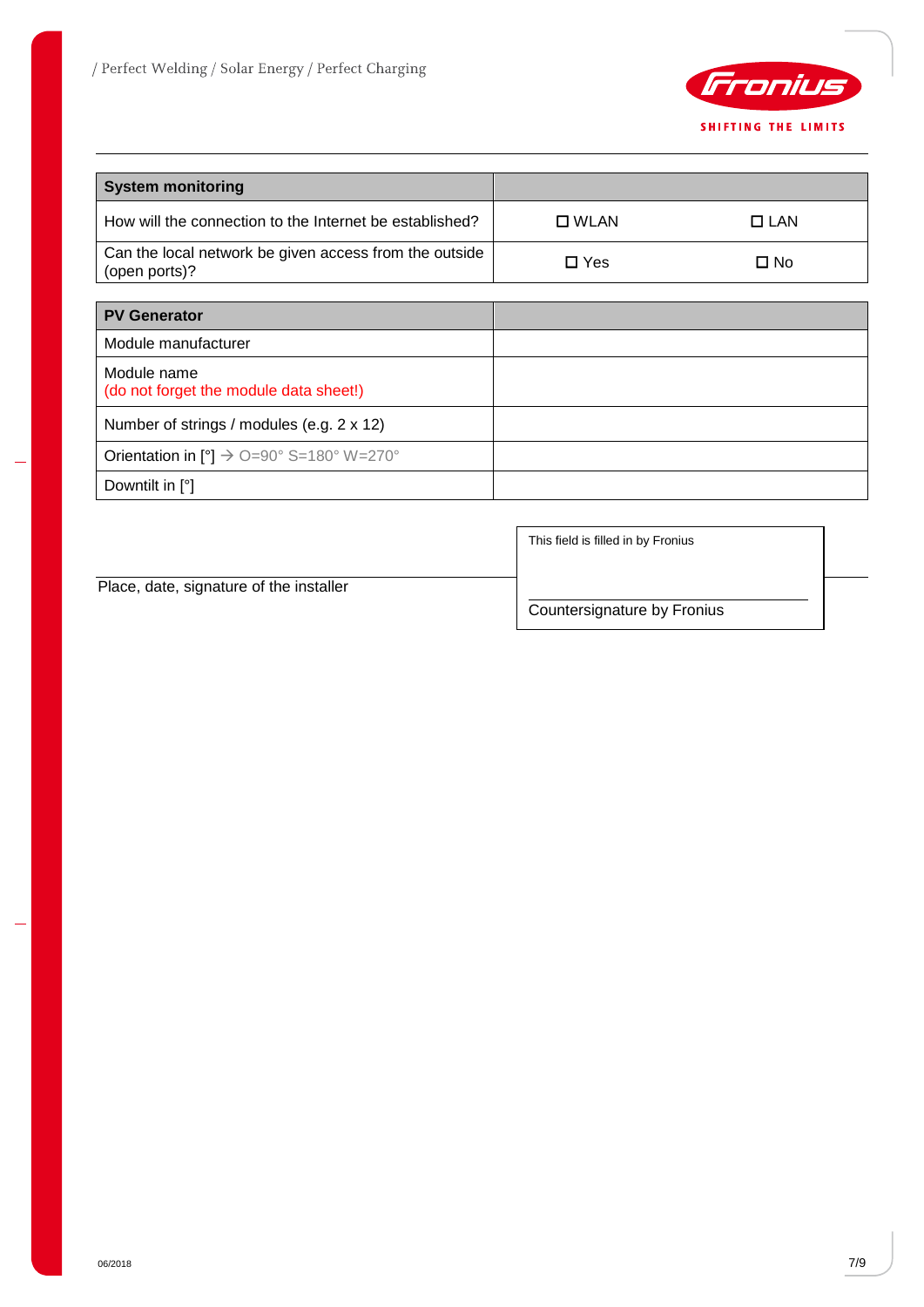

## **Appendix 2: Pre-series Agreement System Operator/End**

### **customer**

With my signature I hereby confirm that I have been informed that the offered product Fronius Primo GEN24 is a pre-series product. The pre-series phase commences with the installation of the devices and includes a testing period of a total of 24 months.

#### **Procedure:**

Your contact person is your installer. He will send the signed Pre-series Agreement System Operator/End customer to Fronius. Fronius decides if the submitted system corresponds with the requirements for a pre-series device. Fronius reserves the right to select from all submitted systems at its own discretion. The pre-series agreement comes into effect as soon as Fronius countersigns it.

#### **Rights and Obligations**

As the pre-series devices are monitored intensively by Fronius during the pre-series phase, an online connection of the inverter and the registration at Solar.web is required. Therefore, you agree, to make the requirements (Internet connection) for an online-connection available. The operation of the device is not possible without data connection.

Fronius reserves the right to install software and hardware updates as well as additional components during the pre-series phase in order to optimize and assess the capacity utilization of the device. If Fronius makes a new software update available it must be implemented immediately (within two weeks).

In order to master technical challenges proactively, Fronius staff are granted access by appointment to the PV system during the pre-series phase, within one week of the request being made.

Fronius is authorized to intervene in the operating control of the inverter comparable to a network operator. This may temporarily lead to a decrease in yields. Fronius therefore assumes no guarantee for the performance specifications of the photovoltaic system.

Fronius reserves the right to replace pre-series devices without defect at any given time. In such an event, the customer shall receive a replacement device. In addition, Fronius is entitled to make modifications in regards to software and hardware of the pre-series device. Therefore, it is possible that the pre-series device is not equipped with all series product functions.

You agree that Fronius uses all information and picture material provided unreservedly and free of charge for advertising purposes and for measures of communication.

#### **Guarantee**

Fronius guarantees to provide the owner of the system a replacement device free of charge, in the event of a defect of the inverter Fronius Primo GEN24 during the pre-series phase (24 months). The replacement device will also be a pre-series device. The delivery of the replacement device may take some time. Please note that Fronius shall not pay monetary compensation or reimbursement for the period of interruption. The initial warranty time, as well as the duration of the pre-series phase, will not be prolonged due to the replacement of the device. After the pre-series phase, the standard service process regarding repair and replacement devices becomes valid. At the end of the pre-series phase, there is no longer an entitlement to warranty and guarantee.